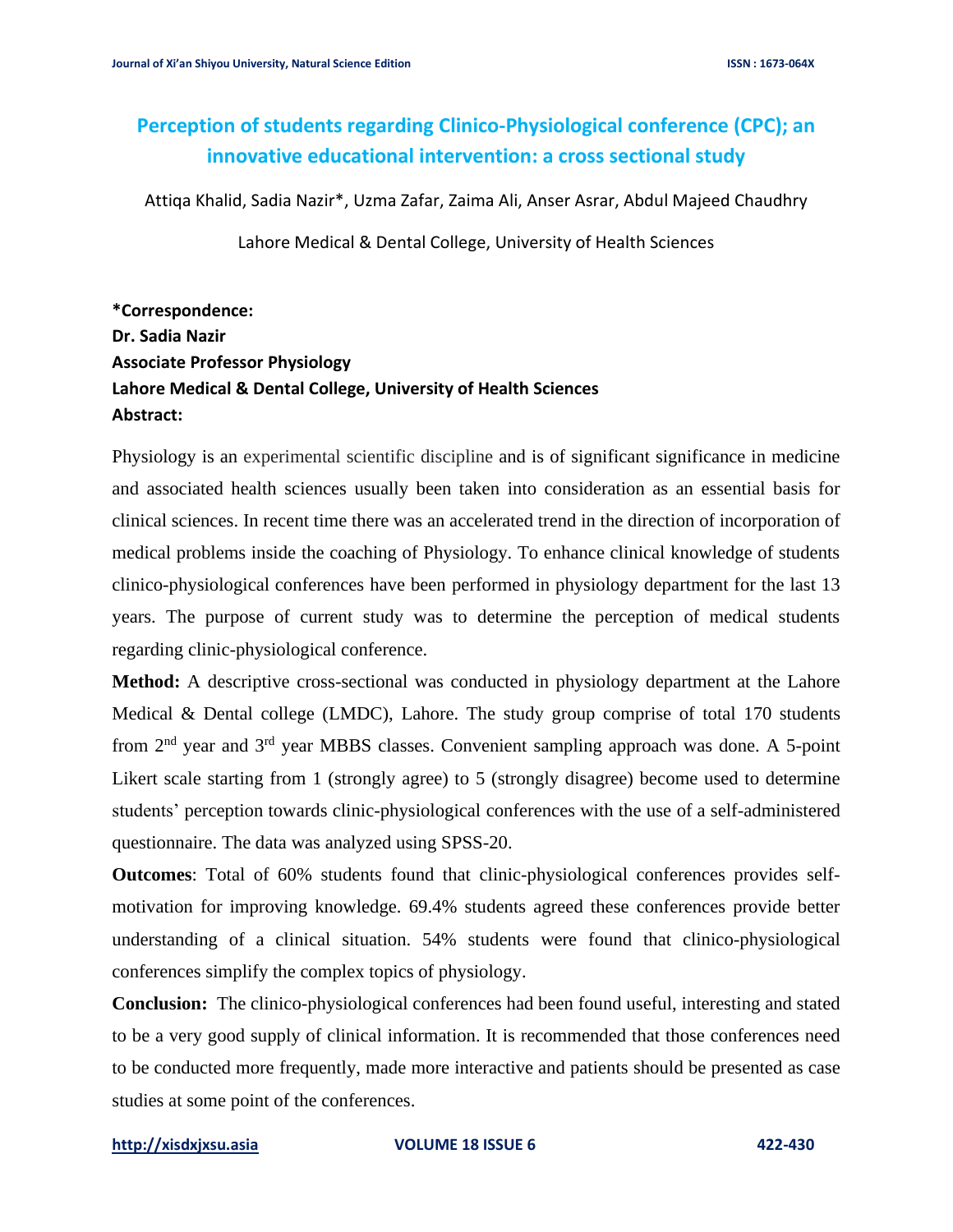**Keywords:** Clinico-physiological conference, Physiology, innovative teaching, students' perceptions, teaching methodology.

#### **INTRODUCTION:**

There are many developments in scientific knowledge and innovations in medical education field that demand continuous amendments in medical school curricula. Goal of medical institutes is to design and implement a program that train the future medical graduates with appropriate knowledge, attitude and skill so that they can accomplish high level of ability and performance when they encounter real situations such as in tests<sup>1,2</sup>. It is therefore imperative that the medical education system integrate and implement appropriate teaching strategies to achieve this goal. Traditional teaching methods are commonly used in most of medical colleges in which students more often memorize the educational contents, and usually forget them easily after a short period of time <sup>3,4</sup>. In recent years many new innovative teaching strategies such as problem based learning, clinic-basic conferences, self-directed learning & community orientation have been introduced in field of medical education for better learning and command of students on the topic <sup>5</sup>. The most practical and realistic approach in medical educational assessment is to focus on students' perception of their experience with a learning program<sup>6</sup>. The World Federation for Medical Education (WFME) (WFME 1994) has recommended the training of  $21<sup>st</sup>$  century physician to educate practitioners in providing efficient and excellent healthcare offerings, excellent communication skills with sufferers, better critical thinking and become a life-long learner, as well as participants of multidisciplinary teams for the community's advantage<sup>7</sup>. The world Health Organization (WHO) suggested the image of the "5-star doctor" as the correct profile of a medical doctor having a mixture of these following attributes: Care provider, decision maker, Communicator, leadership and manager<sup>8</sup>. According to Mission and Vision statement of Lahore Medical & Dental College, a medical graduate along with qualities of 5- star doctors proposed by WHO also have two new qualities of researcher and lifelong learner, so in order to be 7- star graduates they have qualities of Care provider, Decision maker, Communicator, Community leader, Manager, Researcher and Lifelong learner. As in these clinic-physiological conferences students presented the assigned topic so it develop the communication skills, critical thinking and enhances the confidence of students. As physiology deals with the normal functions of the body, it is imperative to have in-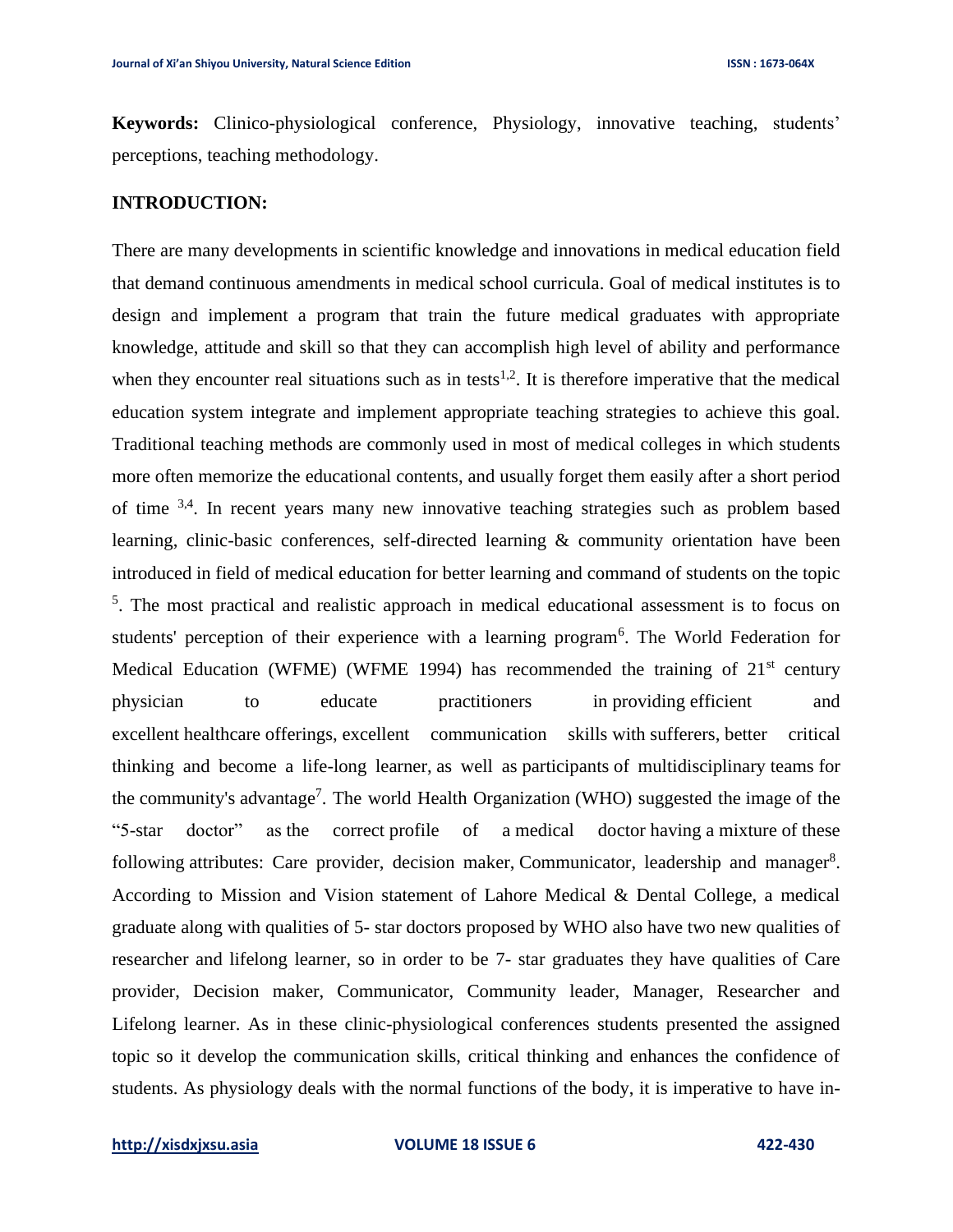depth knowledge of the subject to know about the diseases and malfunctioning of the body. Physiology is taught traditionally by didactic way of lecturing such as lectures, tutorials and practicals<sup>9</sup>.

Clinic-physiological conferences (CPCs) have been introduced in Lahore Medical and Dental College since 2009. These CPCs involve integration of physiology with clinical sciences. Topics are notified to the students from the course covered in the lectures two to three weeks prior to CPC. All students are directed to study the topic and encouraged to actively participate. Two to three volunteers are given the task to prepare the physiological aspect of the topic. They prepare the assignment in-depth in collaboration with physiology and concern clinical departments. The format of CPC is that physiological aspects are discussed by the students and clinical aspects are discussed by consultant from the clinical department, followed by question answer session.

Effective feedback is a mean of promoting learner motivation, reconciling the communication gap between the learners and facilitators and implementation or modification of new teaching strategies <sup>10</sup>. It also discerns the plausibility and shortcoming of new teaching strategies and provide basis for necessary amendments.

This study is designed to obtain student feedback and to determine their perception of CPCs as innovative educational intervention for betterment of learning and attitude toward the physiology.

#### **MATERIAL AND METHODS:**

A Descriptive cross sectional study conducted in Physiology department, Lahore Medical and Dental College (LMDC). The study group comprise of total 170 students of 2<sup>nd</sup> and 3<sup>rd</sup> year MBBS, who were willing to participate, through non- probability convenient sampling technique. All regular students who appeared in exams were included in study, detained students and students who did not appeared in exams were excluded from study.

Verbal informed consent would be taken from the students. Structured questionnaire consisting of two parts, one consist of background information such as age, gender, class, exam result, high school education and second part consist of a Likert scale with 15 questions and 5 options ranged from strongly agree to strongly disagree about the students perception. The questionnaire was tested for reliability using Cronbach's coefficient alpha 0.89.

**[http://xisdxjxsu.asia](http://xisdxjxsu.asia/) VOLUME 18 ISSUE 6 422-430**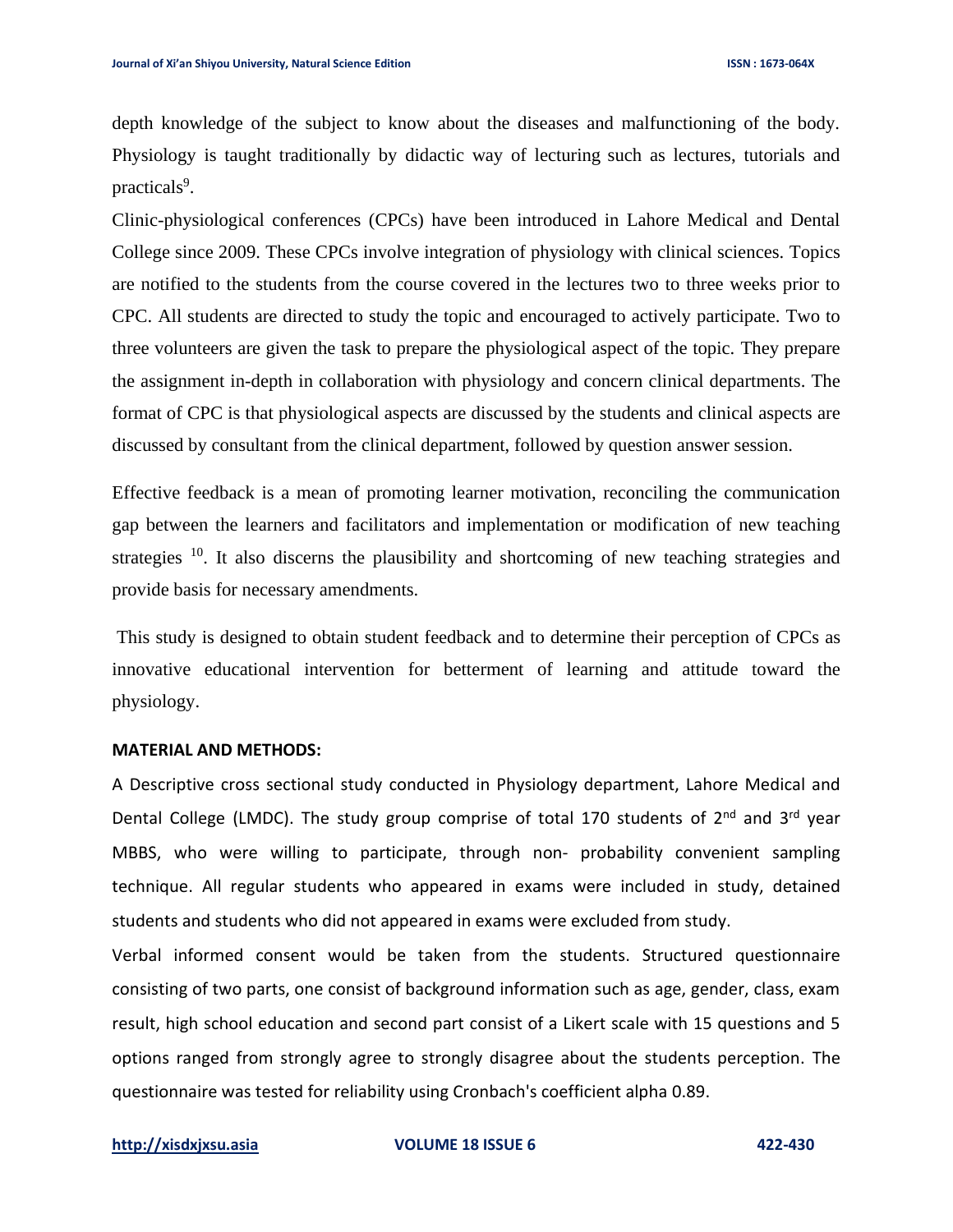Data will be entered and analyzed using IBM Statistical Package for social Sciences (SPSS), version 20. Frequencies and percentages would be calculated for the background variables. Mean ± SD for Likert scale scores. Chai- square test of significance will be used to determine the association between background variables and Likert scale scores. *P* ≤ 0.05 will be considered as statistical significance.

#### **RESULTS:**

Total students from both the second year 114 (67%) and third year 56 (33%) MBBS classes were selected. The participants of the study comprised of 63 (37%) males and 107 (63%) females, while number of. The perception of medical students regarding the clinico- physiological conferences was analyzed on a 5-point Likert Scale, in which, 5=strongly agree, 4=agree, 3=neutral, 2=disagree and 1=strongly disagree. The response of students' in term of percentage and frequency given in table. (Table 1)

| Table: 1       |                                                    |          |                |       |                |          |  |  |  |
|----------------|----------------------------------------------------|----------|----------------|-------|----------------|----------|--|--|--|
| No.            | Variables                                          | Strongly |                |       |                | Strongly |  |  |  |
|                |                                                    | disagree |                |       |                | agree    |  |  |  |
|                |                                                    |          | $\overline{2}$ | 3     | $\overline{4}$ | 5        |  |  |  |
| $\mathbf{1}$   | I am interested to attend Clinico-physiological    | 7.6 %    | 10.6%          | 27.1% | 27.6%          | 27.1%    |  |  |  |
|                | conference                                         | (13)     | (18)           | (46)  | (47)           | (46)     |  |  |  |
| $\overline{2}$ | I attended the Clinico-Physiological conference    | 10%      | 10.6%          | 17.1% | 20.0%          | 42.4%    |  |  |  |
|                | regularly                                          | (17)     | (18)           | (29)  | (34)           | (72)     |  |  |  |
| 3              | Presenting in Clinico-physiological conference     | 5.3%     | 7.6%           | 21.2% | 28.2%          | 37.6%    |  |  |  |
|                | enhances the confidence in students                | (9)      | (13)           | (36)  | (48)           | (64)     |  |  |  |
| $\overline{4}$ | Clinico-physiological conference helps me in       | 6.5%     | 12.4%          | 31.8% | 31.8%          | 17.6%    |  |  |  |
|                | becoming a lifelong learner                        | (11)     | (21)           | (54)  | (54)           | (30)     |  |  |  |
| 5              | Clinico-physiological conference develops critical | 4.1%     | 11.8%          | 29.4% | 35.3%          | 19.4%    |  |  |  |
|                | thinking skills in students                        | (7)      | (20)           | (50)  | (60)           | (33)     |  |  |  |
| 6              | Clinico-physiological conference provides self-    | 4.1%     | 15.9%          | 20.0% | 35.9%          | 24.1%    |  |  |  |
|                | motivation for improving knowledge.                | (7)      | (27)           | (34)  | (61)           | (41)     |  |  |  |
| $\overline{7}$ | Clinico-physiological conference provides better   | 2.9%     | 8.8%           | 18.8% | 41.2%          | 28.2%    |  |  |  |
|                | understanding of a clinical situation              | (5)      | (15)           | (32)  | (70)           | (48)     |  |  |  |
| $\overline{8}$ | Clinico-physiological conference simplifies the    | 5.9%     | 11.8%          | 28.2% | 32.9%          | 21.2%    |  |  |  |
|                | complex topics of physiology                       | (10)     | (20)           | (48)  | (56)           | (36)     |  |  |  |
| 9              | Clinico-physiological conference is helpful in     | 4.1%     | 12.4%          | 27.1% | 36.5%          | 20.0%    |  |  |  |
|                | better retention of the topic                      | (7)      | (21)           | (46)  | (62)           | (34)     |  |  |  |
| 10             | Clinico-physiological conference should be held    | 6.5%     | 14.7%          | 34.7% | 25.9%          | 18.2%    |  |  |  |
|                | more frequently                                    | (11)     | (25)           | (59)  | (44)           | (31)     |  |  |  |
| 11             | Duration of Clinico-physiological conference       | 8.8%     | 19.4%          | 25.9% | 21.8%          | 24.1%    |  |  |  |
|                | should be reduced                                  | (15)     | (33)           | (44)  | (37)           | (41)     |  |  |  |
| 12             | Duration of Clinico-physiological<br>conference    | 25.3%    | 18.8%          | 29.4% | 20.0%          | 6.5%     |  |  |  |
|                | should be increased                                | (43)     | (32)           | (50)  | (34)           | (11)     |  |  |  |
|                |                                                    |          |                |       |                |          |  |  |  |
| 13             | In addition to clinical departments, other basic   | 4.1%     | 10.0%          | 30.0% | 36.5%          | 19.4%    |  |  |  |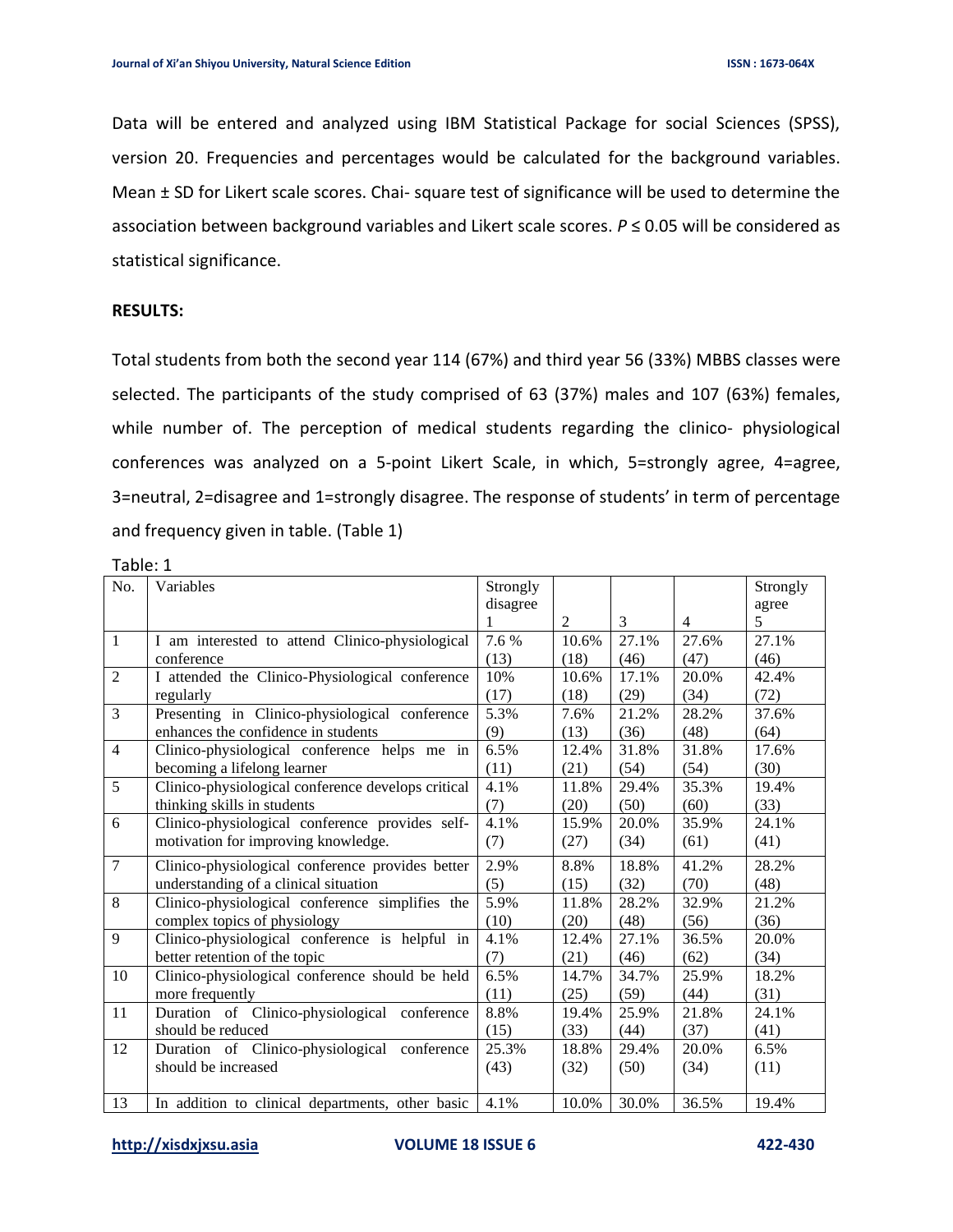|    | and pre-clinical departments may be involved in $(7)$ |      | (17)  | (51)  | (62)  | (33)  |
|----|-------------------------------------------------------|------|-------|-------|-------|-------|
|    | Clinico-physiological conference                      |      |       |       |       |       |
| 14 | Clinico-physiological conference are helpful in       | 4.1% | 15.9% | 41.8% | 24.7% | 13.5% |
|    | getting good grades in examinations                   |      | (27)  | (42)  | (42)  | (23)  |
| 15 | Clinico-physiological<br>develops<br>conference       | 7.1% | 6.5%  | 21.8% | 30%   | 34.7% |
|    | communication skills in students                      | 12)  | ′11   | (37)  | (51)  | (59)  |

Majority of students regularly attend clinic-physiological conference (62.4%) as shown in fig.1

Figure: 1



Clinic-physiological conferences enhances the confidence of students, 37.5 % strongly agree and 28.24% agree that as shown in fig.2.

Figure. 2:



These clinic-physiological conferences develop communication skills in medical students 34.71% strongly agree, 30% agree and only 13.6 % in total disagree it as shown in fig. 3. Figure. 3: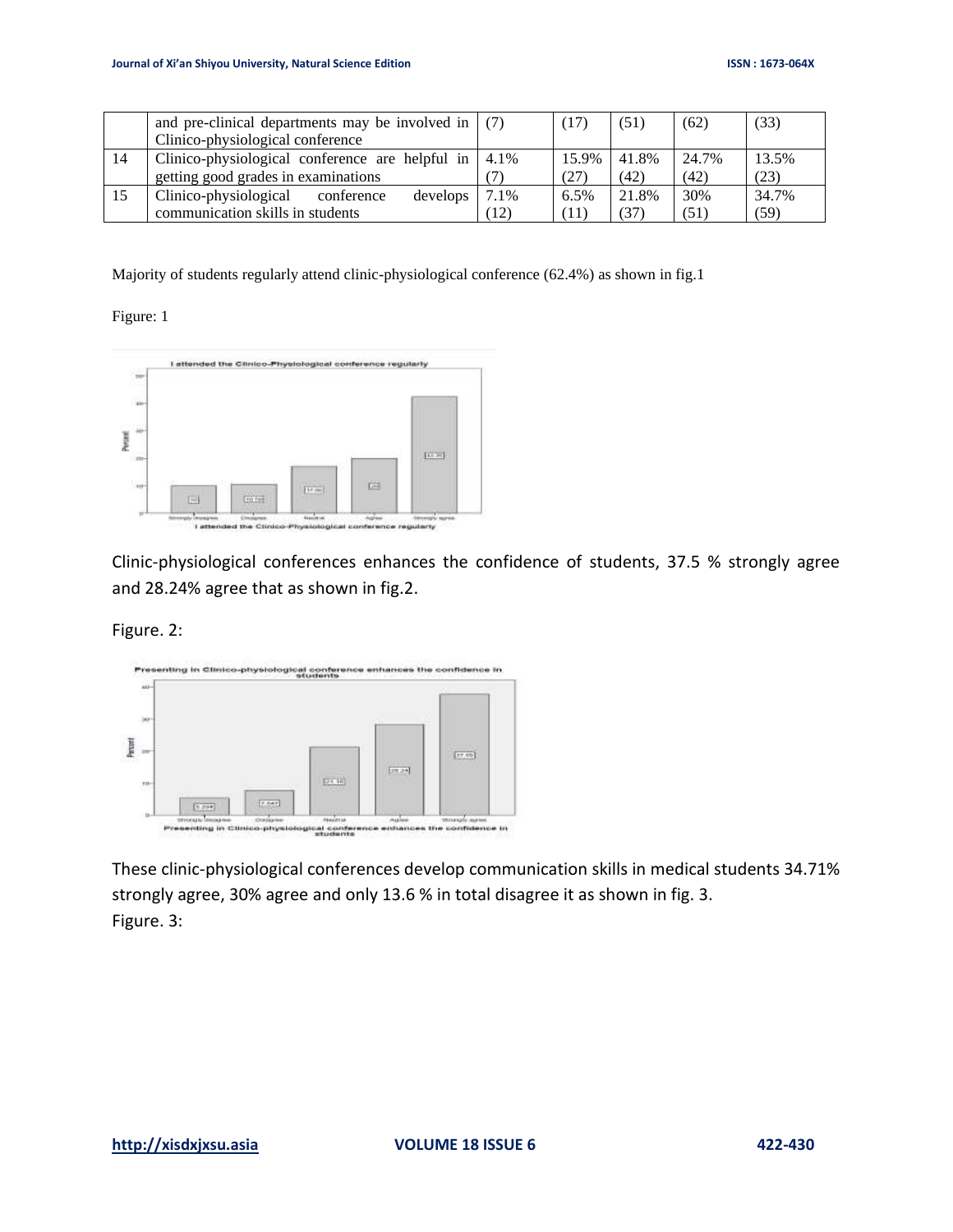

#### **DISCUSSION:**

The importance of clinico-Physiological conferences is distinctly appreciated by the students, as is obvious from the opinions of most of the students attending these conferences. Majority of students interested and regularly attending clinico-physiological conferences. This also depict students' interest towards the subject of Physiology. As physiology is a conceptual subject, these clinic-physiological conferences helps to simplify the difficult topics and concepts of physiology as from the opinion of majority of students. These finding are in consistent with findings of Rohlfsen et al. which shows that innovative teaching methods helps in foster knowledge acquisition, professional identity formation and learner satisfaction<sup>11</sup>. The results of our study showed that clinico-Physiological conferences are a good source of clinical information; they develop understanding rather than memorization and encourage students to study harder. The literature review conducted did not identify any research in clinicphysiological conferences as a teaching method in the topic of Physiology. However, researchers have reported other current teaching methods of Physiology, preferred over traditional teaching methods. This is reflected in the work done by Nageswari which has shown that clinical-based physiology teaching has been able to articulate strong physiology concepts in a practical and friendly environment<sup>12</sup>. Similarly, Majeed rewrote that discussion of a clinical case made in studying the subject of physiology in addition to generating interest in the student<sup>13</sup>. Consistent findings have been reported by Gosh and Pandya<sup>14</sup>. His research reported that traditional teaching is not the most effective way to teach physiology and that both

**[http://xisdxjxsu.asia](http://xisdxjxsu.asia/) VOLUME 18 ISSUE 6 422-430**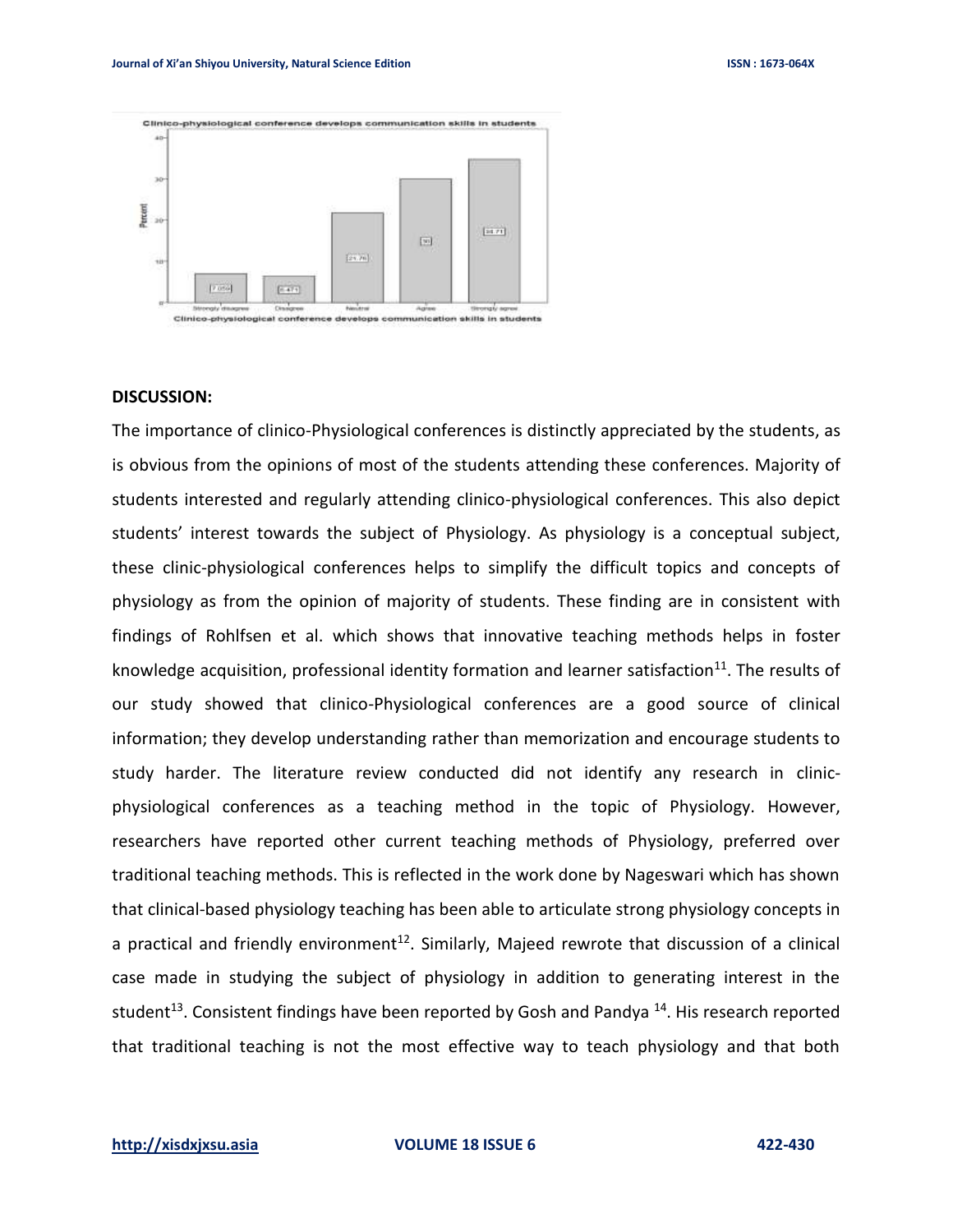teachers and students prefer alternatives. Students seem to prefer the integrated methods used to teach physiology instead of traditional methods

clinically oriented physiology teaching has been able to explain tougher concepts of Physiology in a more effective and friendly environment<sup>12</sup>. Similarly, Majeed have also documented that discussion on a clinical case facilitated in the learning of the subject of physiology in addition to generating interest of the student<sup>13</sup>. Consistent findings have been reported by Gosh and Pandya<sup>14</sup>. His study reported that traditional lecture is not necessarily the most effective way to teach physiology and that both teachers and students prefer other methods. Students are seen to prefer integrated methods used to teach physiology instead of traditional methods<sup>15</sup>. Our results have shown impact of CPC in improving the grades of students, they reported good grades in their exams these are in consistent with findings of Pal, Ravi & Singh et al. which reported improvements in assessments results and students attendance with innovative teaching methods rather than traditional teaching techniques<sup>16</sup>. Clinic-physiological conferences helped in improving the lifelong learning and enhanced the confidence of students as shown by results of our study. These results are in accordance with the results of Norman et al., Ortiz-Ordoñez et al. and Trevor Davies they reported that presentations helped the students to boost their confidence and aid to be lifelong learner<sup>17,18,19</sup>. Results of our study have shown that duration of CPC time should be reduced this is in consistent with the findings of Wilson et al. and Eze et al. which reported that lecture duration effect the quality of teaching and learning in higher education, human attention span is limited, some researchers say, taking 20 minutes per hour<sup>20, 21</sup>.

#### **CONCLUSION:**

Clinico-physiological conferences were reported interesting and helps in becoming a lifelong learner, promote critical thinking and improve the confidence of the students. These conferences simplifies the complex topics of physiology so these CPC should be more frequent to provides better understanding of a clinical topics.

### **ETHICAL CONSIDERATION:**

Ethical approval would be taken from Institutional Review Board of LMDC **REFERENCE:**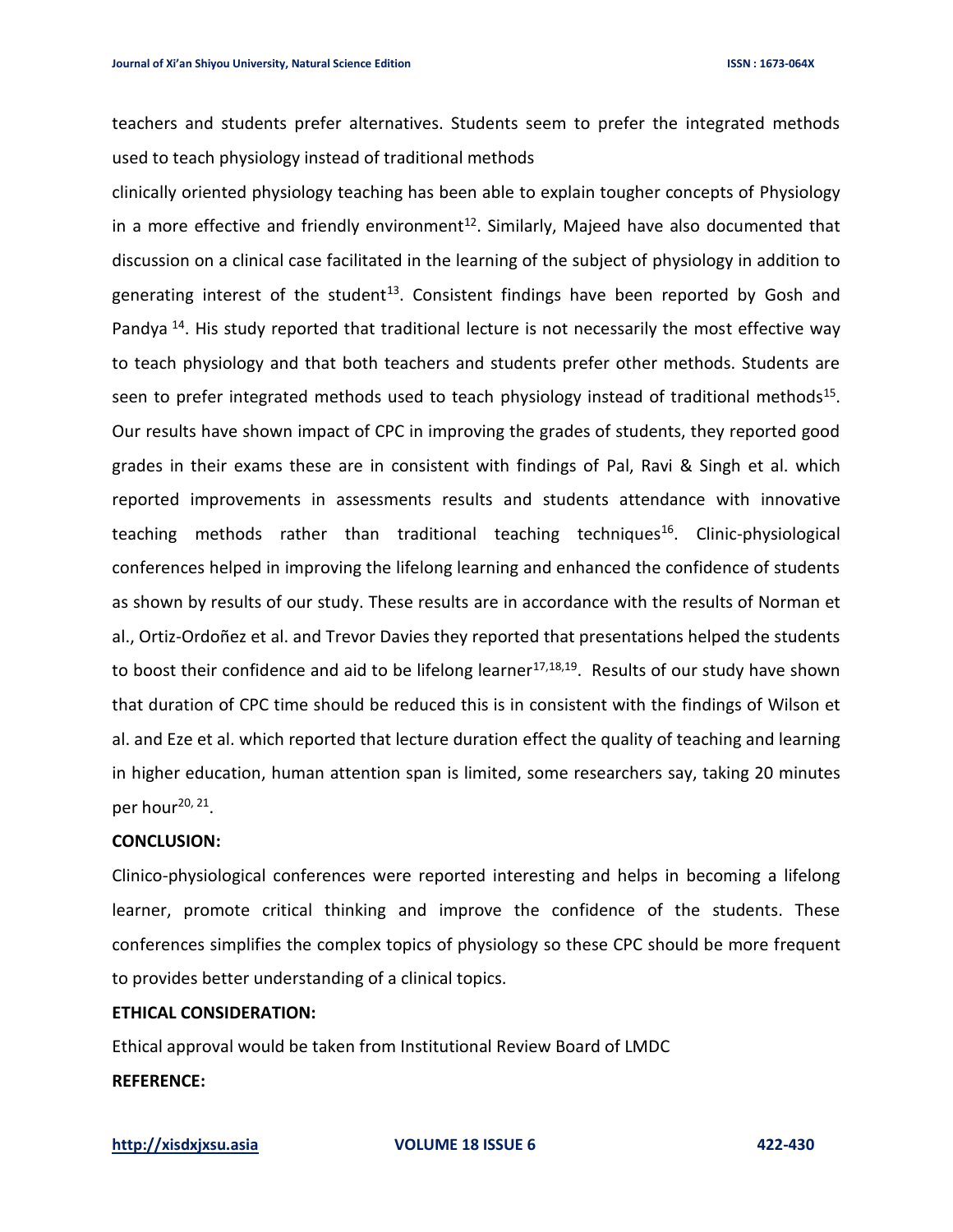- 1. Wadoodi, A. and J.R. Crosby, Twelve tips for peer-assisted learning: a classic concept revisited. Med Teach, 2002. 24(3): p. 241-4.
- 2. Erlauer, L. (2009). The brain-compatible classroom: Using what we know about learning to improve teaching. Procedia Social and Behavioral Sciences, 1 (2009) 37–41
- 3. Subramani, P.C.Naga & Iyappan, V. Innovative methods of Teaching and Learning. Journal of Applied and Advanced Research, 2018: 3(Suppl. 1) S20- S22
- 4. Khairnar. C. M. (2015) Advance Pedagogy: Innovative Methods of Teaching and Learning. International Journal of Information and Education Technology, Vol. 5, No. 11,pp 869-872.
- 5. Broadbent, D. (1958). Perception and communication. Pergamon Press, London, p. 338.
- 6. Sydille K L. Evaluation of teaching and learning strategies. Med Educ Online (serial online) 2001;6:4
- 7. World Federation for Medical Education. 2007. Basic medical education: WFME global standards for quality improvement; p. 36
- 8. Boelen C. 1993. The five star doctor. An asset to heal care reform. 1-13
- 9. Layla S. B. dos Santos,Raquel G. Benevides,Cláudio R. N. Amorim, Rogerio M. F. Santos,Simone Souza de Oliveira,and Érica M. Granjeiro. Innovation in the teaching of human physiology at university and school: pedagogical process based on interdisciplinarity and learning station rotation. Adv Physiol Educ45: 541–546, 2021.
- 10. Gunn. E. (2014) "Using clickers to collect formative feedback on teaching: a tool for faculty development," International Journal for the Scholarship of Teaching and Learning, vol. 8, no. 1, article 11.
- 11. Rohlfsen, C.J., Sayles, H., Moore, G.F. *et al.* Innovation in early medical education, no bells or whistles required. *BMC Med Educ* **20,** 39 (2020)
- 12. K. Sri Nageswari, Anita S. Malhotra, Nandini Kapoor, and Gurjit Kaur. Pedagogical effectiveness of innovative teaching methods initiated at the Department of Physiology, Government Medical College, Chandigarh. *Adv Physiol Educ* 28: 51–58, 2004.
- 13. Farrukh Majeed, Effectiveness of case-based teaching of physiology for nursing students.Journal of Taibah University Medical Sciences (2014) 9(4), 289-292
- 14. Siddiqui, F., & Malik, A. A. (2019). Promoting self-regulated learning skills in medical students is the need of time. *Journal of Taibah University Medical Sciences*, *14*(3), 277– 281.
- 15. Sarmishtha Ghosh and Himanshu V Pandya, Implementation of Integrated Learning Program in neurosciences during first year of traditional medical course: Perception of students and faculty. BMC Medical Education 2008, 8:44
- 16. Pal, Ravi & Singh, Mitasha & Goyal, Pooja. (2019). Outcome Assessment of Innovative Teaching on Performance of Medical Undergraduates. 12. 1.